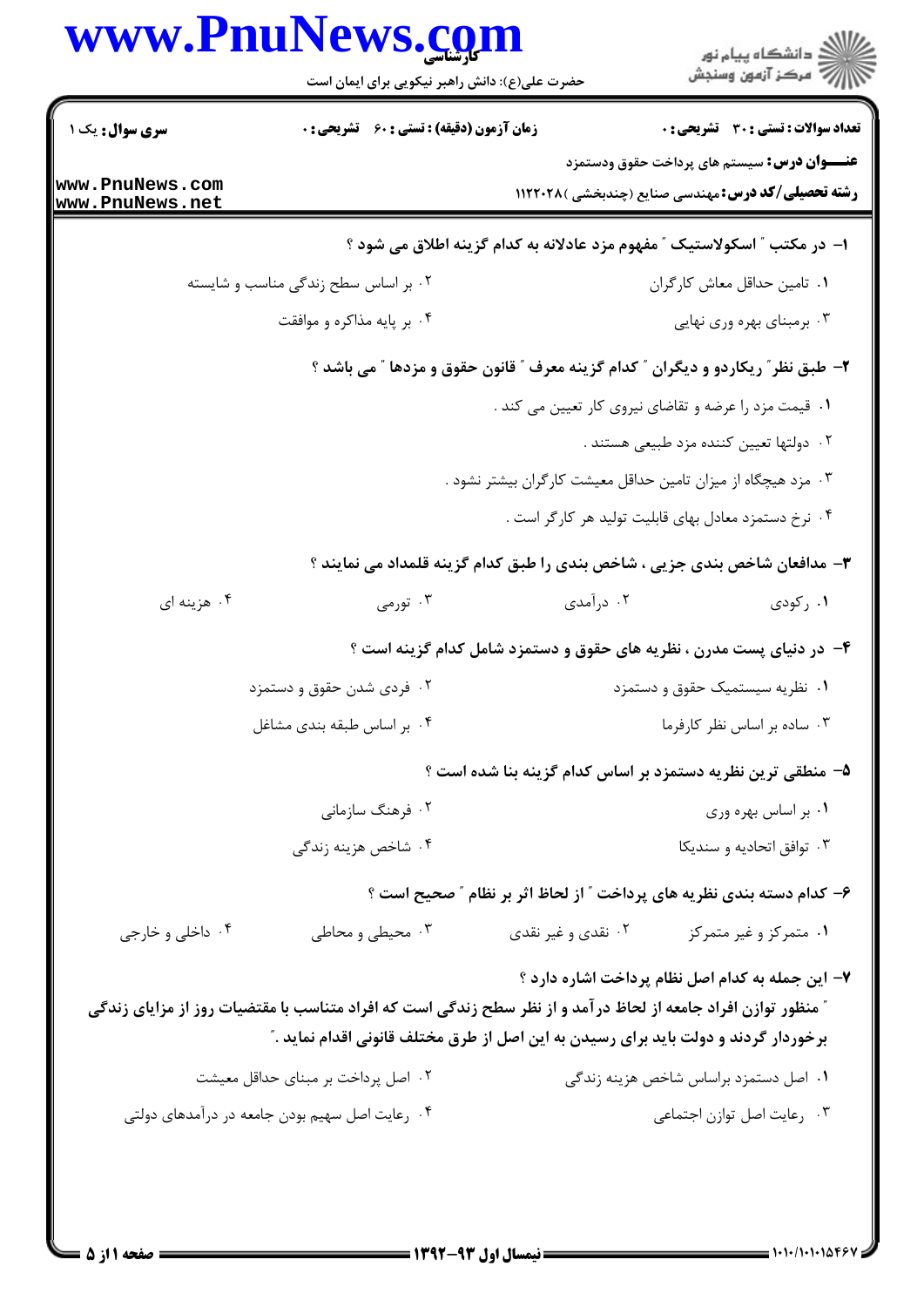|                                    | www.PnuNews.com<br>حضرت علی(ع): دانش راهبر نیکویی برای ایمان است                                               | ڪ دانشڪاه پيا <sub>م</sub> نور<br>۾ سرڪز آزمون وسنڊش                                                            |
|------------------------------------|----------------------------------------------------------------------------------------------------------------|-----------------------------------------------------------------------------------------------------------------|
| <b>سری سوال : ۱ یک</b>             | <b>زمان آزمون (دقیقه) : تستی : 60 ٪ تشریحی : 0</b>                                                             | <b>تعداد سوالات : تستی : 30 ٪ تشریحی : 0</b>                                                                    |
| www.PnuNews.com<br>www.PnuNews.net |                                                                                                                | <b>عنـــوان درس:</b> سیستم های پرداخت حقوق ودستمزد<br><b>رشته تحصیلی/کد درس:</b> مهندسی صنایع (چندبخشی )۱۱۲۲۰۲۸ |
|                                    |                                                                                                                | ۸– کدام گزینه در خصوص ″ عوامل موثر در نظام پرداخت ″ صحیح است ؟                                                  |
|                                    |                                                                                                                | ٠١ وجه اخلاقي - مهاجرتها - سالهاى خدمت                                                                          |
|                                    |                                                                                                                | ۰۲ جنسیت - ساختار جامعه - طول مسیر کارکنان                                                                      |
|                                    |                                                                                                                | ۰۳ کیفیت جسمی و روحی کارکنان - عوامل معنوی - جنگ و صلح                                                          |
|                                    |                                                                                                                | ۰۴ سطح تحصیلات - جمعیت کشور - قوانین و مقررات بین المللی                                                        |
|                                    | ۹- شاخصهای ″ عدالت در پرداخت ″ و ″ فقر زدایی ″ از منظر کدام گزینه ، بر نظام پرداخت کارکنان حاکم است ؟          |                                                                                                                 |
|                                    | ۰۲ از منظر مطالعات اجتماعی                                                                                     | ۰۱ از منظر مطالعات نظامهای پرداخت عام کشور                                                                      |
|                                    | ۰۴ از منظر مطالعات ارزشي                                                                                       | ۰۳ از منظر مطالعات میدانی                                                                                       |
|                                    | +۱- کدام شاخص قیمت سعی دارد با در نظر گرفتن میانگین هندسی در شاخص " لاس پیر و پاشه " تا نواقص هر دو روش را بر  | طرف نمايد ؟                                                                                                     |
|                                    | ۰۲ شاخص جمعی وزنی                                                                                              | ٠١ شاخص سال نمونه                                                                                               |
|                                    | ۰۴ شاخص ميانگين قيمتها                                                                                         | ۰۳ شاخص ايده آل فيشر                                                                                            |
|                                    | 1۱– در کدام شاخص از شاخصهای میانگین موزون قیمتها ، ″ ضریب مورد نظر ارزش کل کالا ، در سال پایه برای محاسبه شاخص | میانگین موزون نسبتها بکار می رود " ؟                                                                            |
|                                    | ٠٢ شاخص نسبت قيمت لاس پير                                                                                      | ٠١. شاخص نسبت قيمت ياشه                                                                                         |
|                                    | ۰۴ شاخص نسبت قيمت فيشر                                                                                         | ۰۳ شاخص نسبت قیمت در سال نمونه                                                                                  |
|                                    |                                                                                                                | ۱۲- کدام گزینه در خصوص " انواع روشهای ارزشیابی مشاغل " صحیح است ؟                                               |
|                                    |                                                                                                                | ۰۱ بطور کلی به دو گروه غیر کمی و کیفی تقسیم می شوند .                                                           |
|                                    |                                                                                                                | ۰۲ به طور عمده معمولا از چهار روش استفاده می شود .                                                              |
|                                    |                                                                                                                | ۰۳ روش مقایسه عوامل و روش امتیازی از جمله روشهای غیر کمی هستند .                                                |
|                                    |                                                                                                                | ۰۴ روش رتبه بندی مشاغل شامل روش امتیازی و روش طبقه بندی می باشد .                                               |
|                                    | ۱۳– در کدام روش ، مشاغل بر اساس عوامل تشکیل دهنده آنها جزء به جزء ارزشیابی می شوند ؟                           |                                                                                                                 |
|                                    | ۰۲ روش طبقه بندی پروفایل پورویک                                                                                | ۰۱ روش نیمرخ هی                                                                                                 |
|                                    | ۰۴ روش امتيازي                                                                                                 | ۰۳ روش نیمرخ شغلی                                                                                               |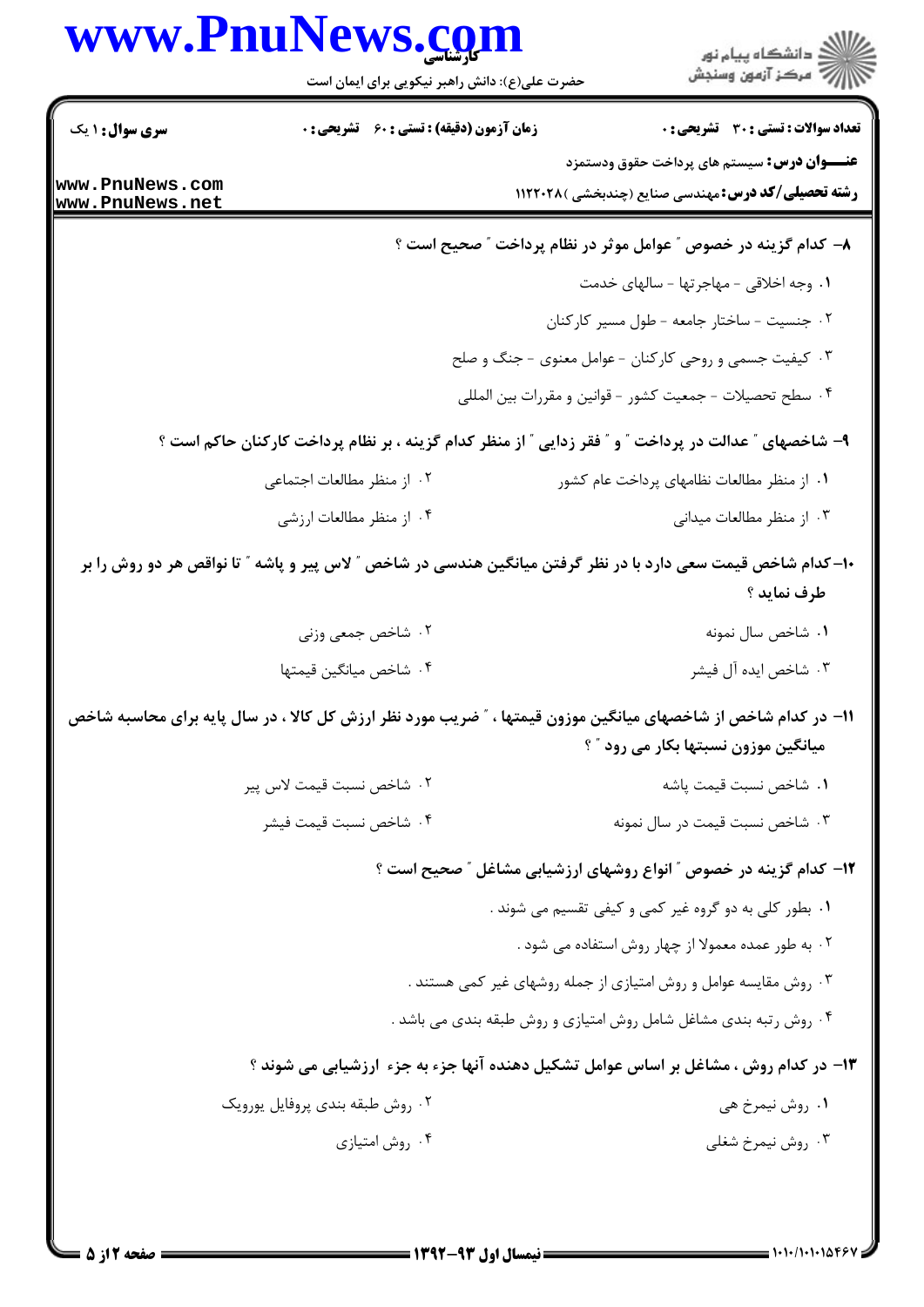# www.PnuNews.com حضرت علی(ع): دانش راهبر نیکویی برای ایمان است **سری سوال : ۱ یک زمان آزمون (دقیقه) : تستی : 60 ٪ تشریحی : 0**

**عنـــوان درس:** سیستم های پرداخت حقوق ودستمزد **رشته تحصیلی/کد درس:** مهندسی صنایع (چندبخشی )۱۱۲۲۰۲۸

اران<br>اران دانشگاه پيام نور<br>اران مرکز آزمون وسنجش

**تعداد سوالات : تستی : 30 ٪ تشریحی : 0** 

www.PnuNews.com www.PnuNews.net

> ۱۴– کدام گزینه در خصوص ″ معیارهای سه گانه ارزشیابی عملکرد ″ صحیح است ؟ ۲. مادی - معنوی - اخلاقی ۰۱ کاری - اخلاقی - ارزشی ۰۴ فردی - سازمانی - ملی ۰۳ قانونی - شرعی - عرفی

## ۱۵- کدام گزینه در رابطه با ″ روشهای ارزشیابی مبتنی بر مقایسه فرد با دیگران ″ صحیح است ؟

- ١. استانداردهای مختلط چک لیست مقایسه زوجی
- ۰۲ مقیاس رتبه ای رفتاری روش ثبت وقایع حساس شاخص مستقیم
	- ۰۳ رتبه بندی مقایسه زوجی توزیع اجباری
	- ۰۴ روش استاندارد روش توصیفی روش انتخاب اجباری

#### ۱۶- کدام گزینه در خصوص تئوریهای مبتنی بر ″ رضایت درونی ″ صحیح است ؟

- ٠١ ″ نياز به پيشرفت ″ از سوى كلينتون آلدرفرس مطرح شد .
	- ۰۲ ″ تئوري دو عامله ″ توسط فردريک هرزبرگ ارائه گرديد .
- ۰۳ نظریه بیر ″ به سه نوع نیاز ، زیستی ، تعلق و رشد ″اشاره دارد .
- ۰۴ تیلور اعتقاد دارد ، ″ کارگران علاقه ای به کار خود ندارند و فقط زور آنها را وادار به کار می کند . ″

#### **۱۷**- مزیت " کمک هزینه تحصیل " جزو کدام دسته از مزایای کارکنان می باشد ؟

۰۲ مزایای مستقل از شغل ۰۱ مزایای رفاه و تامینی ۰۳ مزایای وابسته به شغل ۰۴ مزایای مقام و مسئولیت

### ۱۸− کدام گزینه در خصوص ″ روش محاسبه ضریب پولی ″ صحیح است ؟

۰۱ حداقل و حداکثر دستمزد پایه در سازمان یا در صنعت تعیین می شود و بر اساس آن ضریب پولی جدول دستمزد محاسبه می گردد .

- ۰۲ درآمد ملی × تفاوت میانگین حداقل و حد اکثر دستمزد ۰۳ در آمد سرانه ملی تقسیم بر کل بودجه ای که برای پرداخت حقوق و دستمزد در نظر گرفته شده است . ۰۴ حداقل دستمزد ، با توجه به اوضاع اقتصادی جامعه × نرخ یا دامنه پرداخت ۱۹- در کدام " نظام بازنشستگی " حق بیمه ها در حسابهای فردی افراد ثبت و سرمایه گذاری می شود ؟
- ۲. نظام بازنشستگی مزایای تعریف شده ۰۱ نظام بازنشستگی کسور تعریف شده ۰۴ نظام بازنشستگی ذخیره ای کامل ۰۳ نظام بازنشستگی کسور تعریف شده ملی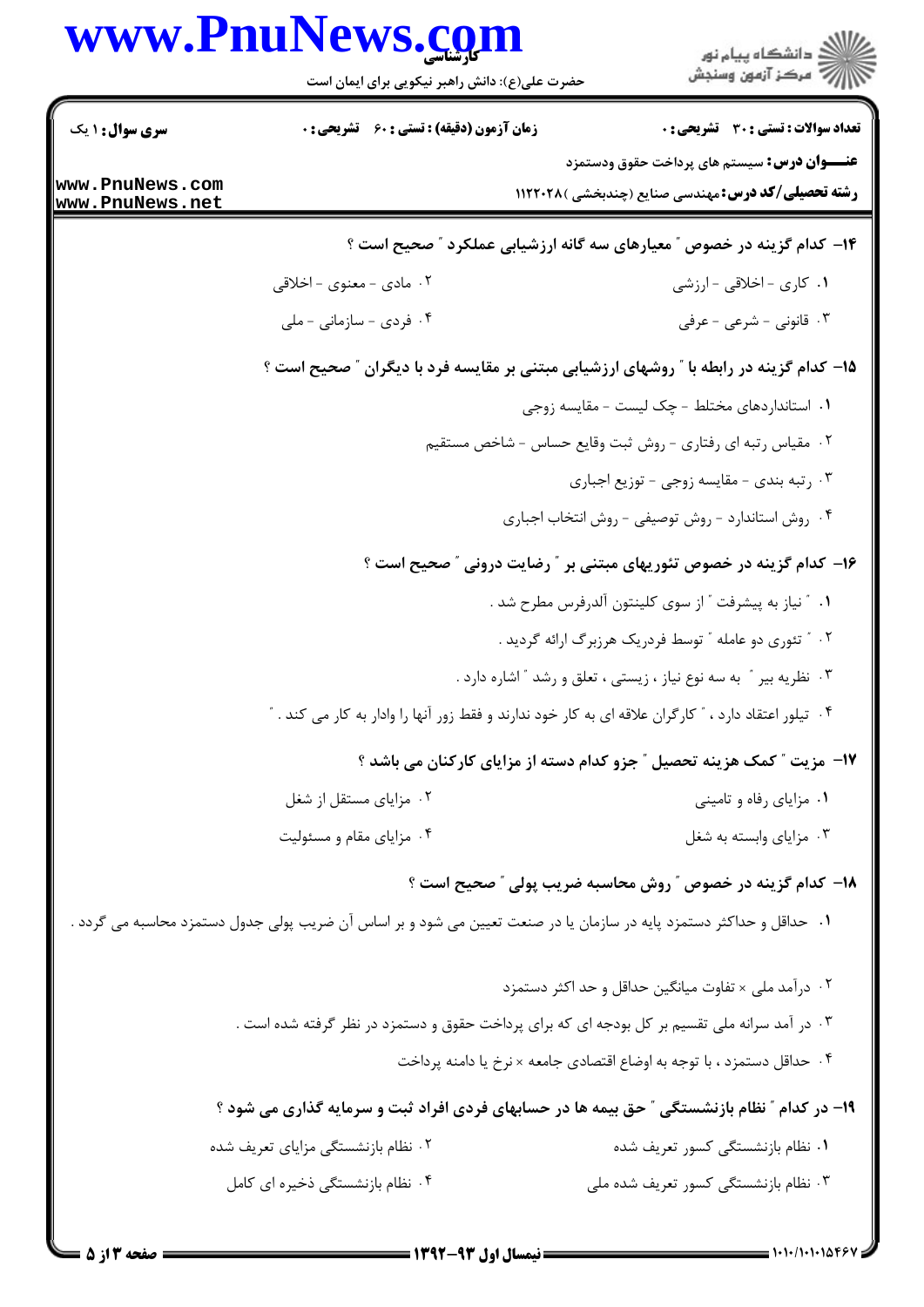|                                    | حضرت علی(ع): دانش راهبر نیکویی برای ایمان است                                        | www.PnuNews.com<br>ِ<br>∭ دانشڪاه پيام نور<br>∭ مرڪز آزمون وسنڊش                                                                                                                            |  |
|------------------------------------|--------------------------------------------------------------------------------------|---------------------------------------------------------------------------------------------------------------------------------------------------------------------------------------------|--|
| <b>سری سوال :</b> ۱ یک             | <b>زمان آزمون (دقیقه) : تستی : 60 ٪ تشریحی : 0</b>                                   | <b>تعداد سوالات : تستي : 30 ٪ تشريحي : 0</b>                                                                                                                                                |  |
| www.PnuNews.com<br>www.PnuNews.net |                                                                                      | <b>عنـــوان درس:</b> سیستم های پرداخت حقوق ودستمزد<br><b>رشته تحصیلی/کد درس:</b> مهندسی صنایع (چندبخشی )۱۱۲۲۰۲۸                                                                             |  |
|                                    |                                                                                      | ۲۰- زمان " رفع خستگی فکری " و " رفع خستگی بدنی " برای تعیین کدام گزینه محاسبه می شود ؟                                                                                                      |  |
| ۰۴ تعیین زمان استاندارد            | ۰۳ اضافات مجاز                                                                       | ۰۱ کوپن تربیت بدنی<br>۰۲ تعيين ضريب تعديل                                                                                                                                                   |  |
|                                    |                                                                                      | <b>۲۱</b> – کدام گزینه در خصوص ″ تعیین روش انجام کار ″ به ارزیابی مهندسی معروف است و با استفاده از متغیرهای کمی و روشهایی<br>همچون زمان سنجی و تعیین استاندارد کمی می تواند به نتیجه برسد ؟ |  |
|                                    | ۰۲ روش نتایج کار                                                                     | ۰۱ روش نمونه برداری از کار                                                                                                                                                                  |  |
|                                    | ۰۴ روش مطالعه زمانی یا زمان سنجی                                                     | ۰۳ روش بررسی گزارشهای کار یا بررسی سوابق کار                                                                                                                                                |  |
|                                    |                                                                                      | <b>۲۲- کدام گزینه گویای ″ نظام پرداخت کارانه انفرادی ″ می باشد</b> ؟                                                                                                                        |  |
|                                    | ۰۲ پرداخت براساس نظام های مبتنی بر زمان                                              | ٠١ طرح كارانه فروش                                                                                                                                                                          |  |
|                                    | ۰۴ نظام مبتنی بر بازدهی                                                              | ۰۳ نظام مبتنی بر مقام و تلاش                                                                                                                                                                |  |
|                                    |                                                                                      | ۲۳- بزرگترین مزیت ″ روش پاداش هالسی ″ در رابطه با روشهای پرداخت دستمزد در صنعت بر اساس زمان و کارمزدی ، کدام<br>گزينه است ؟                                                                 |  |
|                                    |                                                                                      | ۰۱ بزرگترین مزیت این روش آن است که براساس میزان تولید محصول مبلغ پاداش را مشخص می نماید .                                                                                                   |  |
|                                    |                                                                                      | ٠٢ مزيت اين روش كاهش جابجايي ، انتقال و استعفا است .                                                                                                                                        |  |
|                                    | ۰۳ بزرگترین مزیت این روش آن است که منافع آن علاوه بر کارگر شامل کارفرما نیز می شود . |                                                                                                                                                                                             |  |
|                                    |                                                                                      | ۰۴ با عث بهبود رابطه کارکنان و کارفرما می گردد .                                                                                                                                            |  |
|                                    |                                                                                      | ۲۴- حدود اختیارات شاغل در زمینه به کار گیری قوه ابتکار در انجام وظائف شغل و حد و مرز استقلال وی در قضاوت تصمیم<br>گیری متفاوتند ، این تفاوتها با کدام گزینه طبقه بندی می شوند ؟             |  |
|                                    | ۰۲ تعددو تنوع وظائف                                                                  | ۰۱ نوع وظيفه و يكنواختي آن                                                                                                                                                                  |  |
|                                    | ۰۴ حدود اختیارات و پیچیدگی وظائف                                                     | ۰۳ دقت و تمرکز در کار                                                                                                                                                                       |  |
|                                    |                                                                                      | ۲۵- در کدام روش ارزیابی مشاغل سرپرستی و مدیریتی ، سعی شده که بطور منطقی اولا مکمل ارزشیابی شغلی به ویژه مشاغل<br>مدیریتی و سر پرستی و ثانیا نظام پاداش مورد توجه قرار گیرد ؟                |  |
|                                    | ۰۲ روش سنوات خدمت مدیران                                                             | ۰۱ روش بررسی عوامل اصلی و فرعی                                                                                                                                                              |  |
|                                    | ۰۴ روش " گانت "                                                                      | بوش " هي " $\cdot$                                                                                                                                                                          |  |

NT